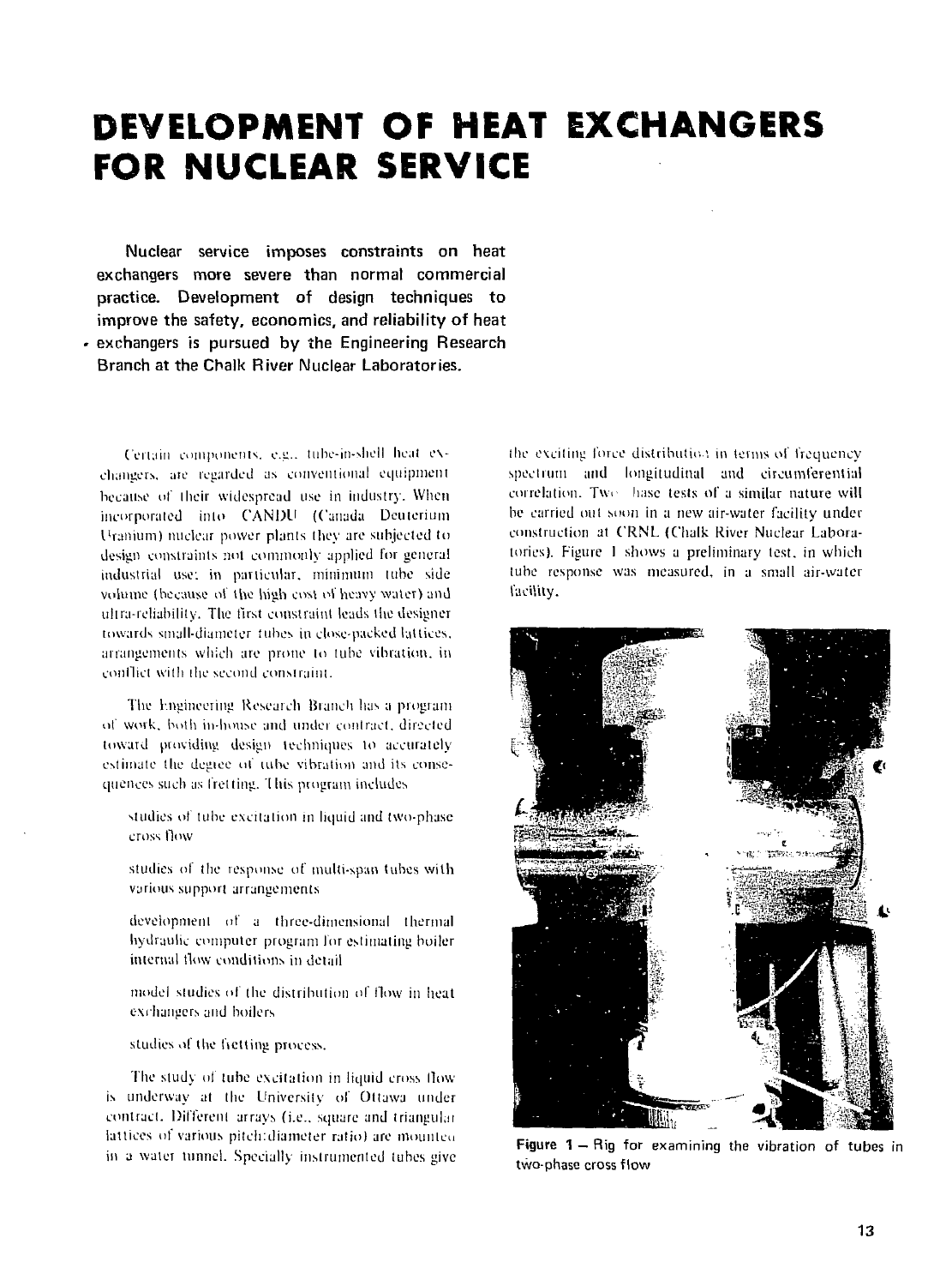

Figure 2 -- Rigs for measuring fretting rate in simulations of heat exchanger tubes vibrating within support plate holes

The response of multi-span tubes has been measured in both basic and field experiments. Detailed studies on single tubes immersed in a trough using a mechanical transfer function analyser have shown how tubes excited al one point dissipate the motion by distributed structural and fluid damping. Tests at manufacturers' shops during construction have shown how real assemblies differ from ideal, simply supported U-hends. Field tests during the commissioning ol station heat exchangers have provided additional data on fluid damping (besides furnishing checks on oui overall design analysis).

To calculate How velocities and qualities throughout the secondary side volume in a nuclear steam generator has been, until recently, a formidable task involving various successive estimates. A large and sophisticated computer code is being developed for the CANDU line of boilers: it is based on an initial program developed under contract by CHAM Ltd. in the U.K. Previously we had to rely on model studies to give the distribution of How in complex geometries, but we expect the computer code will handle any conceivable arrangement, when fully developed and tested.

The more probable damage from tube vibration in C'ANDU heat exchangers and steam generators is tube fretting at the support plates, ultimately causing a loss of heavy water into either cooling water or steam. The relation between melal wear rate and tube vibratory motion is complex and affected by the type and condition of the contacting materials, the environment and the nature and degree of the vibratory motion. A number of experiments have been run. both at CRNL and under contract at Westinghouse Canada Limited, Figure 2 shows two lest rigs al the left, where test specimen tubes are vibrated within simulated plates supported by four pillars on each rig: acceleromeiers and force tiansducers indicate the nature of the intermittent contacts: the technician at the right adjusts a similar lest machine contained within an autoclave where the  $261^{\circ}$ C steam environment of a CANDU boiler is simulated.

The items ol' this program have much in common with corresponding items in sin flar programs on fuel vibration. The techniques developed have also proved useful in other johs. for example in measuring the damping of a 122 m flare stack at the Glace Bay Heavy Water Plant or in determining the cause of cracks in a steam discharge line within a condenser.

Our work in the Lngineering Research Branch is not complete until our technology has been transferred to industry. One very successful exercise was the development of tube plugging proced ires for Pickering Sleam Generator.

In late January 1474 the No. 2 unil at the Pickering Generating Station shut down because an increasing leakage of the reactor heal transpen heavy water into the turbine steam system in boiler No. 7 was approaching an uneconomic level, where the cost of lost heavy waler would exceed the inc emenlal cost of power from another source in the Ontario Hydro system. Fortunately procedures for such a contingency were in an advanced state of development, and transfer of technology had been incorporated in the development program. A team trained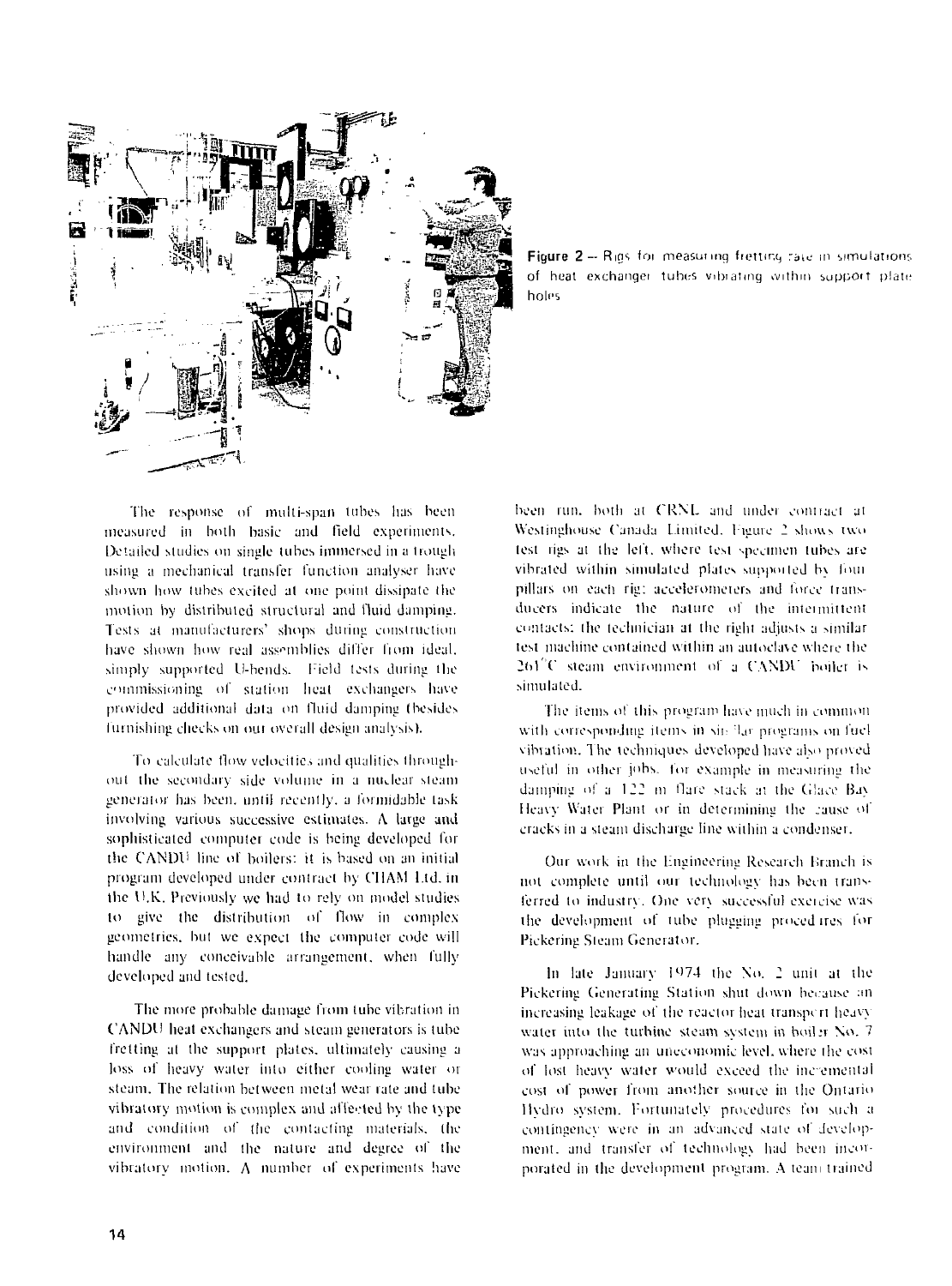Figure 3 - This photo, taken during a repair exercise in unit 4 prior to commissioning, illustrates the difficult working conditions. The woikman is about to enter the boiler head via the 15 inch diameter manway



in the various repair aspects of leaking tube identification, inspection, plugging and testing within the radioactive and confined environment of a boiler head (see Figure 3) was immediately available. Within five days the unit was back on line; the leak (a hole approximately *.2.54* mm in diameter) had been found within the 2600 tubes totalling  $1858 \text{ m}^2$  of surface, plugged and tested.

The five-day period was considerably shorter than foi any previous comparable repair of a nuclear steam generator. Here we started to prepare for tube plugging two years previously, when we initiated the development program outlined in Figure 4. The plan recognized that the maintenance of a specialist repair team was more logically an activity for which the boiler manufacturer should be responsible than the station operator: the manufacturer is concerned about the lifetime integrity nf his product, and his direct involvement in any failures would ensure feedback into new design and construction. Accordingly, the manufacturer of the Pickering boilers (Babcock and Wilcox Canada Ltd. (B&W Canada)) undertook to develop, under contract to CRNL. most of the hardware required. CRNL was responsible for the general direction of the program and also for metallurgical appraisal of the plugs, leaking tube identification, proof testing and protective clothing.

Within a year the essential parts of the plug program had been completed. An explosive plug with but ting rate and energy release tailored to weld itself into the tubes without overstraining the tubesheet ligaments had been developed at B&W Canada. Methods of finding tubes with very small leaks using fluorscein and ultraviolet light, and of marking the two ends of the failed U-tube by shooting a tethered shuttle through the tube had been devised at Chalk River. Detailed time and motion studies on a mockup of the boiler head had shown how the operations should be broken down to keep the exposure of the repair team within safe limits.

While these procedures were being developed, an eddy current scanning system for inspecting fulllength tubes from the inside bore was being developed at CRNL. When a technical difficulty concerned with Monel alloy (the material of the Pickering boiler tubes) was overcome it was decided that scanning should be included in the boiler repair procedure to identify the nature of the leak and to find incipient tube failures. B&W Canada entered into a further cooperative development contract on this topic, and attached an engineer to CRNL for a year to learn the technical details of eddy current flaw detection. On his return to B&W Canada, Cambridge, he developed the field procedures for inspecting the Pickering boiler tubes and trained technicians to